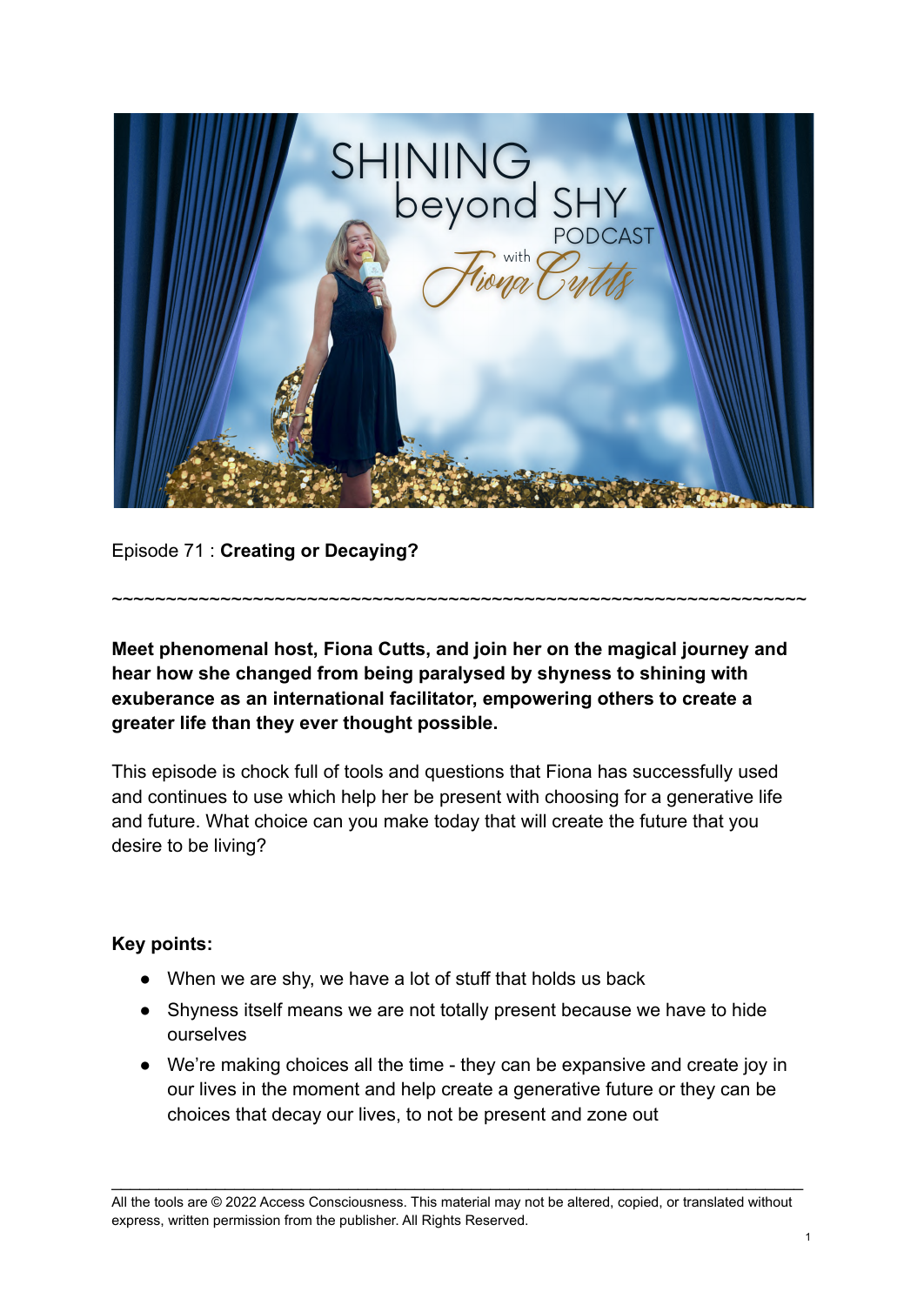● Using tools that help us change, make us more aware, which makes us more present in our lives, and the more present we are in our lives we are, the more we become aware of what we are choosing moment by moment, the more aware we are of choosing moment by moment, the more we are able we are to choose the generative stuff that leads to the futures we desire and be living rather than choosing the messed up stuff that decays our lives in the moment and decays our future

## **Tools and Questions**

*How does it get better than this? What else is possible? What else is possible that I haven't even considered yet? All the energy, all the stuff that hearing about creating or decaying choices brings up in your world, will you destroy and uncreate it?* Right and wrong, good and bad, POD and POC, all 9, shorts, boys, POVADs and beyonds<sup>®</sup>.

*Everything that hearing shynesss means you're not being present brings up, will you destroy and uncreate it?*

Right and wrong, good and bad, POD and POC, all 9, shorts, boys, POVADs and beyonds<sup>®</sup>.

*Everything that hearing how your choices can create or decay your future or life, will you destroy and uncreate it?*

Right and wrong, good and bad, POD and POC, all 9, shorts, boys, POVADs and beyonds<sup>®</sup>.

*What if there is nothing wrong with what you've chosen so far?*

*What if there's nothing wrong with the choices you've chosen so far that have messed up your future?*

*What if there's nothing wrong with that?*

*What if you were able to say, "Oh, okay, I've made some choices that have been pretty messed up. I've made some choices that have decayed my future. I've made some choices that have led to some of the stuff that's showing up in my life in the moment that is bringing decay."*

*Everything the word 'decay' brings up in my world, I destroy and uncreate it?* Right and wrong, good and bad, POD and POC, all 9, shorts, boys, POVADs and beyonds<sup>®</sup>.

\_\_\_\_\_\_\_\_\_\_\_\_\_\_\_\_\_\_\_\_\_\_\_\_\_\_\_\_\_\_\_\_\_\_\_\_\_\_\_\_\_\_\_\_\_\_\_\_\_\_\_\_\_\_\_\_\_\_\_\_\_\_\_\_\_\_\_\_\_\_\_\_\_